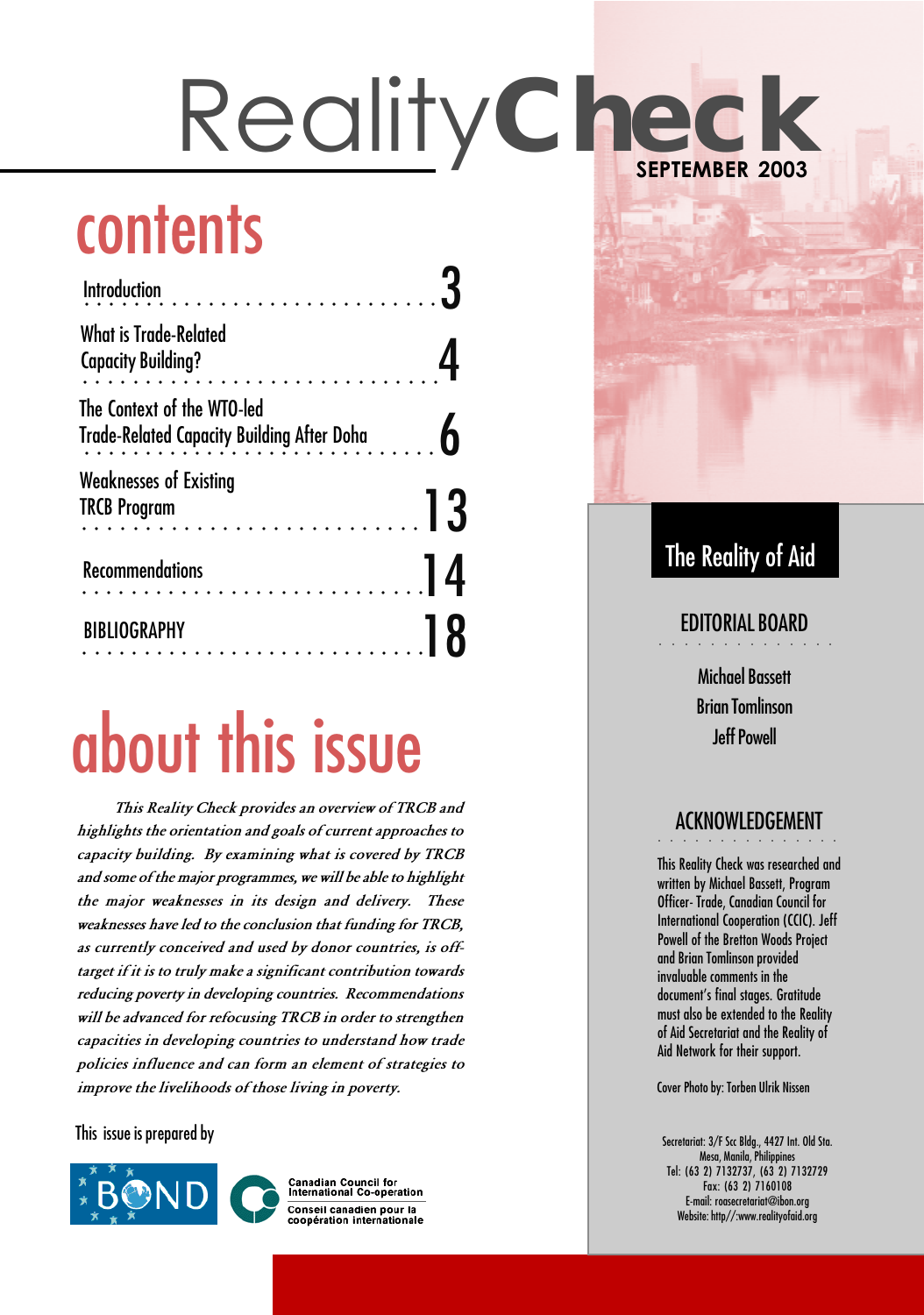### **Introduction**

ver the past decade, aid and<br>
trade have become<br>
increasingly enmeshed as<br>
trade is seen as a key<br>
element of developing<br>
countries' development strategies. The role trade have become increasingly enmeshed as trade is seen as a key element of developing of liberalized trade and investment regimes in ending global poverty is highly politicized as the analysis of development agencies, academics and civil society organizations continues to be dismissed by organizations such as the WTO.

The increasing centrality of trade as a means for development received its clearest articulation in the World Trade Organization's (WTO) Doha Development Agenda that was the result of the November 2001 WTO Ministerial in Doha, Qatar. This declaration laid out a framework for the WTO's new negotiations. With the majority of WTO Members as developing countries, these negotiations were to "seek to place their needs and interests at the heart of the Work Programme."<sup>1</sup>

Negotiations since that time have largely failed developing countries as "their needs and interests" in more equitable trade relations and protection for those living in poverty ignored.<sup>2</sup> Rather, the WTO has used Trade-Related Capacity Building  $(TRCB)^3$  as the key element of its push for the full integration of developing countries in the global economy through liberalized trade and investment and to build political support for the launch of negotiations on new issues of concern to industrial countries in Europe and North America.

The spirit of the Development Agenda, has been relentlessly undermined by donor countries' reluctance to make development friendly concessions through Special and Differential Treatment (S&DT) or through the support of developing country negotiating positions. Rather, donors have used TRCB as their primary "concession" to development. At Doha there were references to TRCB in 12 paragraphs of the ministerial declaration.<sup>4</sup> The importance the WTO and donors have placed on TRCB warrants further analysis. The ways in which TRCB is delivered, the organizations that are delivering it, and the types of capacity it is building will have significant impacts on the role of trade as a means for poverty reduction.

The importance trade and development officials from industrial countries are placing on TRCB is evident in the significant funding levels that are now flowing towards these programs. In their review of TRCB activities, the Canadian Council for International Co-operation has noted that although it is difficult to get an accurate and comprehensive picture of the total funding picture, "[e]stimates for total global funds committed to TRCB in 2001 are [US\$466 million] in support of trade policy and regulations, [US\$1,016 million] in support of trade development, and [US\$25.7 million] to the four multilateral trade capacity providers."<sup>5</sup> Bilateral donor support in 2001 for trade policy and

<sup>1</sup> WTO, 2001.

<sup>2</sup> See for example, CCIC, 2003, March.

<sup>3</sup> It should be noted that there are several terms used for what will commonly be referred to as Trade-Related Capacity Building. Trade-Related Technical Assistance (TRTA) and Trade-Related Technical Cooperation (TRTC) are encompassed by the broad term of TRCB, whose programming includes TRTA and TRTC activities.

<sup>4</sup> Commitments on TRCB are made in paragraphs 16, 21, 24, 27, 33, 38 to 43 of the Doha Ministerial Declaration. WTO, 2001. 5 CCIC, 2003: 30. Canadian \$ converted to US\$ using the standard conversion rate of C\$1.56 to US\$1.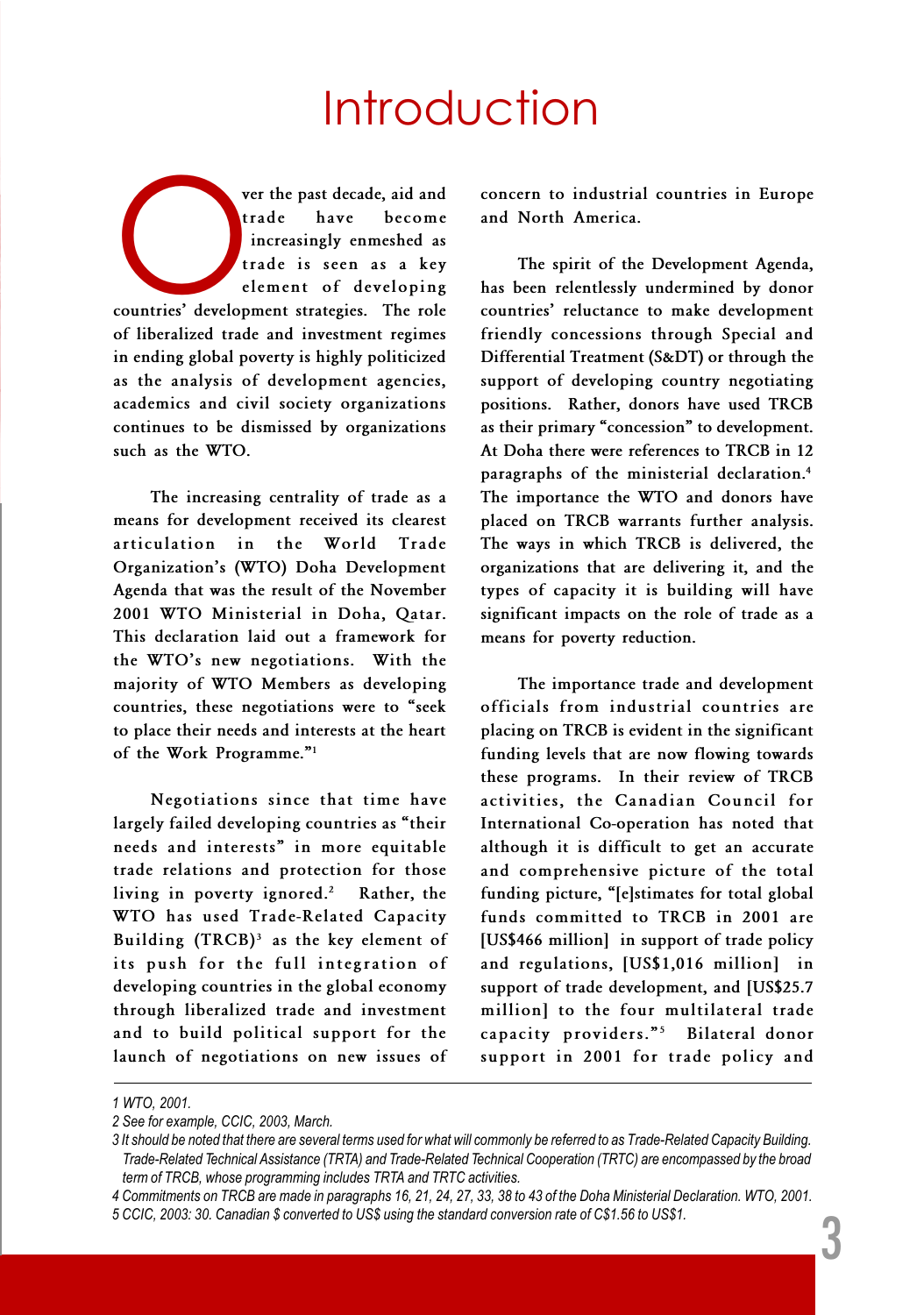regulations was US\$269 million of the global total and US\$703 million in support of trade development of the total contributions.<sup>6</sup> The funding situation has increased dramatically since 2001 as donors continue to channel increasing funding towards TRCB programming. Although the WTO's TRCB Database reveals a slight decrease in total TRCB funding between 2001 and 2002, the funding commitments from several major donors, including the European Commission, and the World Bank, were increased in 2003 and expectations are that commitments will continue to increase throughout the year.<sup>7</sup>

There is no doubt that trade can play a significant role in poverty reduction strategies and national development goals, but increasing trade alone does not reduce poverty. Trade is a means for ending poverty, not an end in itself.

This Reality Check provides an overview of TRCB and highlights the orientation and goals of current approaches to capacity building. By examining what is covered by TRCB and some of the major programmes, we will be able to highlight the major weaknesses in its design and delivery. These weaknesses have led to the conclusion that funding for TRCB, as currently conceived and used by donor countries, is off-target if it is to truly make a significant contribution towards reducing poverty in developing countries. Recommendations will be advanced for refocusing TRCB in order to strengthen capacities in developing countries to understand how trade policies influence and can form an element of strategies to improve the livelihoods of those living in poverty.

## What is Trade-Related **Capacity** Building?

Ithough there is widespread<br>recognition that developing<br>and least-developed countries<br>seek increased capacity to<br>trade, there is wide scope and<br>debate about how this should be recognition that developing and least-developed countries seek increased capacity to trade, there is wide scope and debate about how this should be accomplished. Consideration of the types of activities that could potentially be considered trade capacity building brings forward the realization that almost anything trade-related could be included. The various activities that donors have been including under the guise of Trade-Related Capacity Building include technical training programs in trade rules and procedures, seminars, workshops, courses and technical missions, the provision of manuals, guides, documents, data, research and consulting practices, as well as funding for specific programs and initiatives for expanding trade opportunities in developing countries. But other activities could include support for business or civil society organizations to understand the relationship their country has to international markets or to the impacts

<sup>6</sup> Retrieved from WTO Capacity Building Database. http://tcbdb.wto.org/ 7 WTO Capacity Building Database, "Guidance for data analysis." http://tcbdb.wto.org/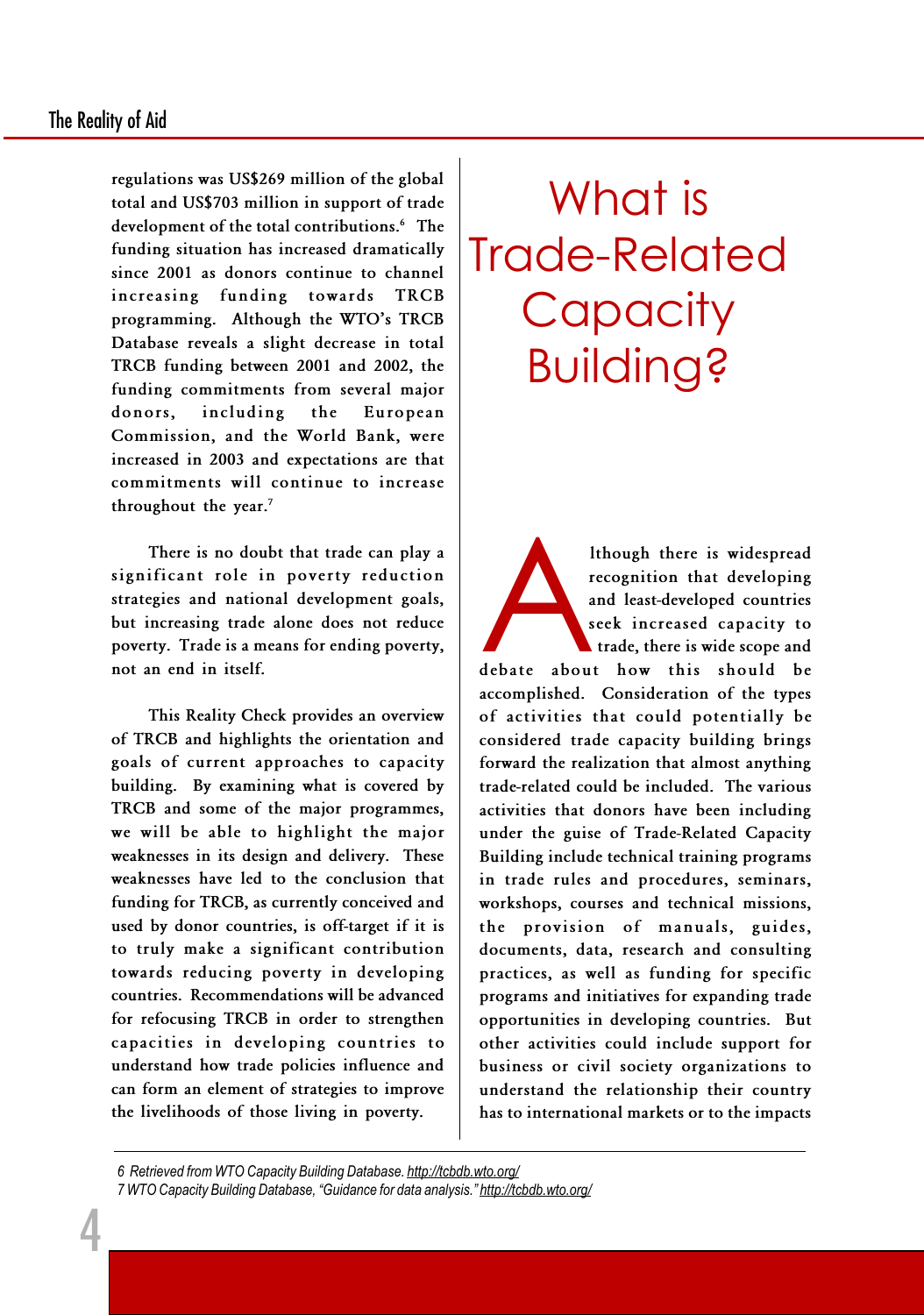of international trade on the country. TRCB could be used to help countries to define their objectives and participate in the multilateral trading system, to support exporters, to build infrastructure for trade, to build capacity in civil society to monitor the implementation and results of trade, and the list can go on ad infinitum.

The diversity through which capacity building for trade can be understood is critical in understanding how it has been used. Building the capacity to trade is an inherently political issue tied very directly to economic interests of key economic actors in each country and to highly unequal North/South flows of trade and finance. If donor programs in support of TRCB were to truly benefit developing countries, the trade interests of these countries would be in a position to more effectively challenge powerful interests in donor countries in the trade arena.



The lack of clarity about what exactly constitutes TRCB also characterizes the goals and target constituencies behind donor provision of TRCB. These variations are reflected in the November/December 2002 First Joint WTO/OECD Report on Trade-Related Technical Assistance and Capacity Building  $ITRTA/CB$ . In this report, the WTO/OECD note, "[d]onors have a broad interpretation of TRTA/CB although there are variations in focus, the specific objectives of TRTA/CB range from participation in trade negotiations and implementing agreements, to supporting national institutions and enhancing productive capacity. Some donors emphasize the trade policy process and mainstreaming of trade into national development plans; others focus on private sector and [small and medium sized enterprise] development, investment related assistance or promoting imports from developing countries."<sup>8</sup>

As we will see, the goals of existing trade-related capacity building are rarely aimed at enabling developing countries to understand the complex role of international trade in their national development strategies. Nor are they aimed at strategies for orienting trade to support these strategies. Rather, the goal of most donor-sponsored TRCB is aimed at compliance with WTO rules and commitments.

The lack of a coherent understanding of the development importance of TRCB can no longer be said to be the result of a lack of a framework. Although there have been other attempts to examine the theoretical implications of the placement of

8 WTO/OECD, 2002: 1.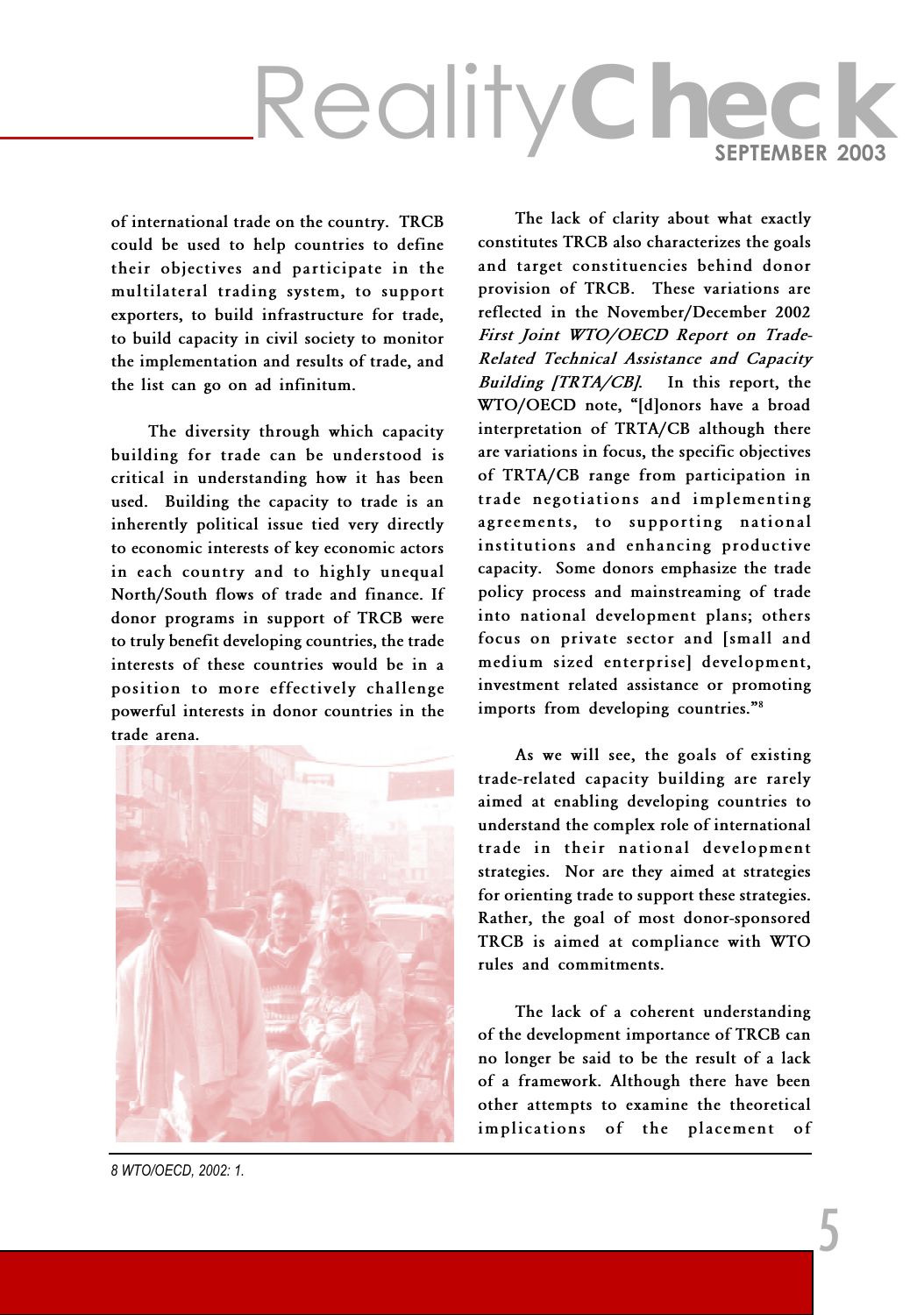development at the center of TRCB, a coherent framework for TRCB for development was developed in 2001 by the OECD DAC report, The DAC Guidelines: Strengthening Trade Capacity for Development. The Guidelines state that the focus of TRCB programming should be on facilitating a country-driven participatory trade policy process as part of a comprehensive approach to overall development goals and poverty reduction strategies."<sup>9</sup> They argue that TRCB must include assistance

toward the national determination of appropriate priorities for trade strategies and their implementation, where these strategies are fully integrated with national development plans in the service of poverty reduction.

The OECD/DAC describe TRCB as activities by donors and partner countries that enhance the ability of a country's policymakers, enterprises and civil society actors to:

- · work together to develop and implement a trade development strategy that is embedded in a broader national development strategy;
- · improve trade performance through policy and institutional strengthening;
- · participate in and benefit from the institutions, negotiations and processes that shape national trade policy and the rules and practices of international commerce.<sup>10</sup>

Despite the emergence of a development friendly and sufficiently broad definition of TRCB, the WTO does not reflect this language in its TRCB activities. Indeed using

6

In recent years the WTO has sought to play a more central role in the delivery and design of capacity building work.

trade as a means towards poverty reduction is not one of the goals for TRCB described in the WTO TRCB database.<sup>11</sup>

#### The Context of WTO led Trade-Related Capacity Building after Doha

P<br>
a<br>
h<br>
o<br>
a<br>
the V<br>
o<br>
f he WTO has had capacity building programs in place since its creation, and trade capacity building programs have been undertaken by various other multilateral organizations such as the World Bank, the United Nations Conference on Trade and Development (UNCTAD) and the International Trade Center (ITC), as well as regional development banks such as the Asia Development Bank. Although a multitude of organizations have undertaken TRCB activities, it is important to note that organizations such as the World Bank do not have an official mandate to carry out this work, while others such as the UNCTAD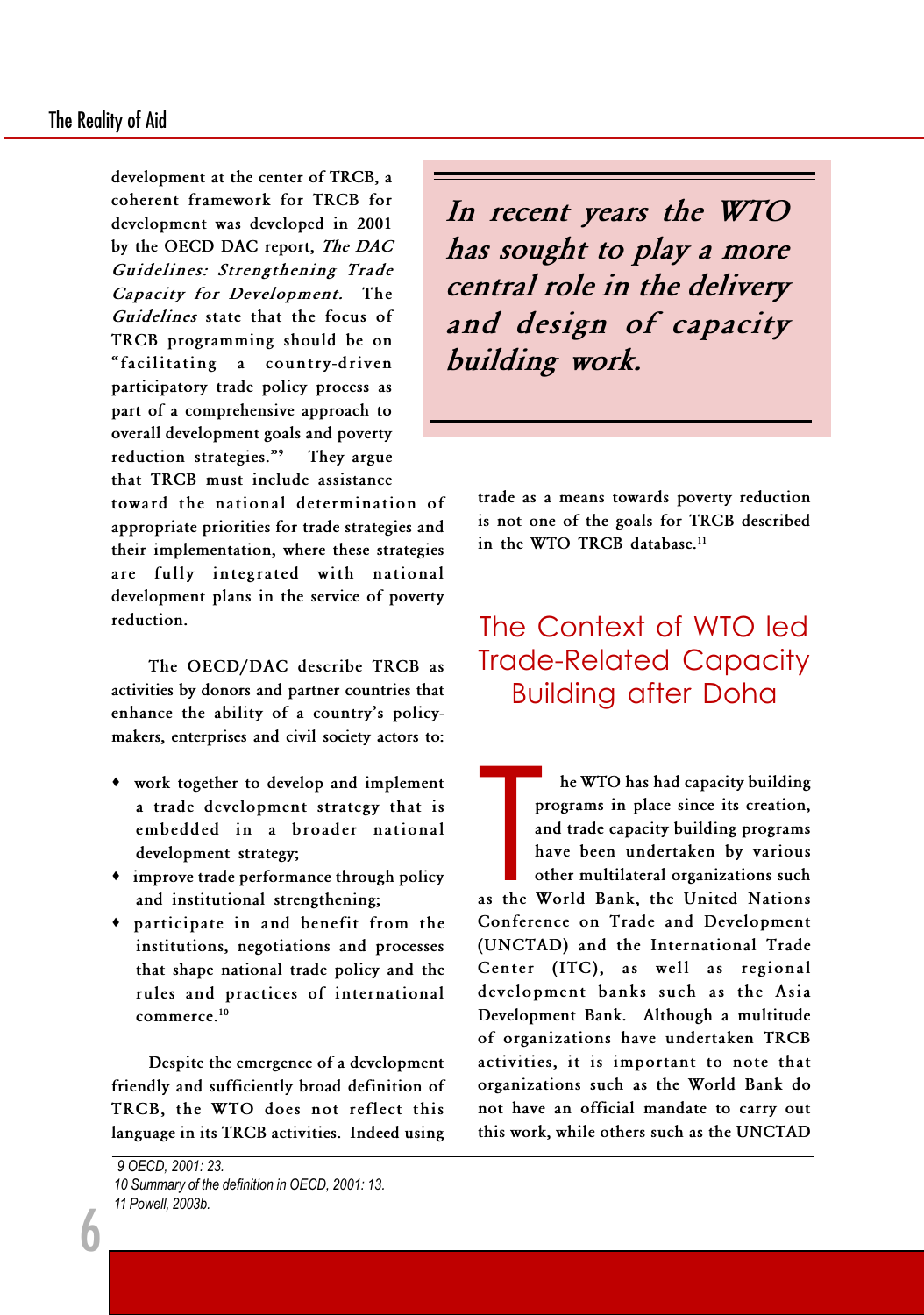do. In recent years the WTO has sought to play a more central role in the delivery and design of capacity building work.

In their Doha Ministerial Declaration, WTO Members stated that "technical cooperation and capacity building are core elements of the development dimension of the multilateral trading system $12$  and they endorsed a New Strategy for WTO Technical Cooperation for Capacity Building Growth and Integration. The new strategy did not change the WTO's mandate and approach to TRCB, notably limiting the scope of WTO capacity building "to focus, inter alia, on the development of competent trade negotiators on the existing WTO work programme and in those areas that will be part of an expanded work programme in any future negotiations."<sup>13</sup>

The "new" elements of the WTO strategy are intended primarily to ensure that the WTO is at the center of TRCB programming. The new strategy is also reflective of Director General Supachai Panitchpakdi's stated four key pillars of his tenure. One of which is "developing a longterm strategy for technical assistance and capacity building."<sup>14</sup> The other three pillars are 1) further strengthening the WTO's legal framework; 2) promoting better coherence in international economic policy-making between the WTO and other international agencies; and 3) strengthening the WTO as an institution, and as a Secretariat, all of which also relate to the TRCB agenda.

The WTO has successfully structured a central defining role for itself in TRCB

primarily by channeling donor funding through the Doha Development Agenda Global Trust Fund, through information gathering and sharing with the Trade-Related Technical Assistance and Capacity Building Database, and ideologically by defining the framework of a global economic policy coherence agenda. These three areas warrant further analysis in order to demonstrate how the WTO and donors are misdirecting TRCB funding towards their priorities and interests in the trade negotiations, rather than in support of the needs of developing countries.

#### Doha Development Agenda Global Trust Fund

The Doha Development Agenda (DDA) Global Trust Fund was established in response to the Doha commitment to ensure long-term funding for the WTO's technical assistance and TRCB mandate. One of the major criticisms of previous TRCB has been that it was too often open-ended, short-term and contingent on future negotiations.<sup>15</sup> The establishment of a program to deliver secure and long-term funding of TRCB activities can be seen as a positive initiative; however, housing such a fund under the limited TRCB mandate of the WTO, in "the development of competent trade negotiators on the existing WTO work programme,"<sup>16</sup> largely prevents the fund from having significant development and poverty reduction outcomes.

Despite the limitations of the WTO mandate, donors have funneled a significant level of funding towards the DDA Global Trust Fund. Although initial funding expectations for the fund were 15 million

7

12 WTO, 2001. 13 WTO, 2001: 2. 14 WTO, 2003: 2. 15 UNDP, 2003: 337. 16 WTO, 2001: 2.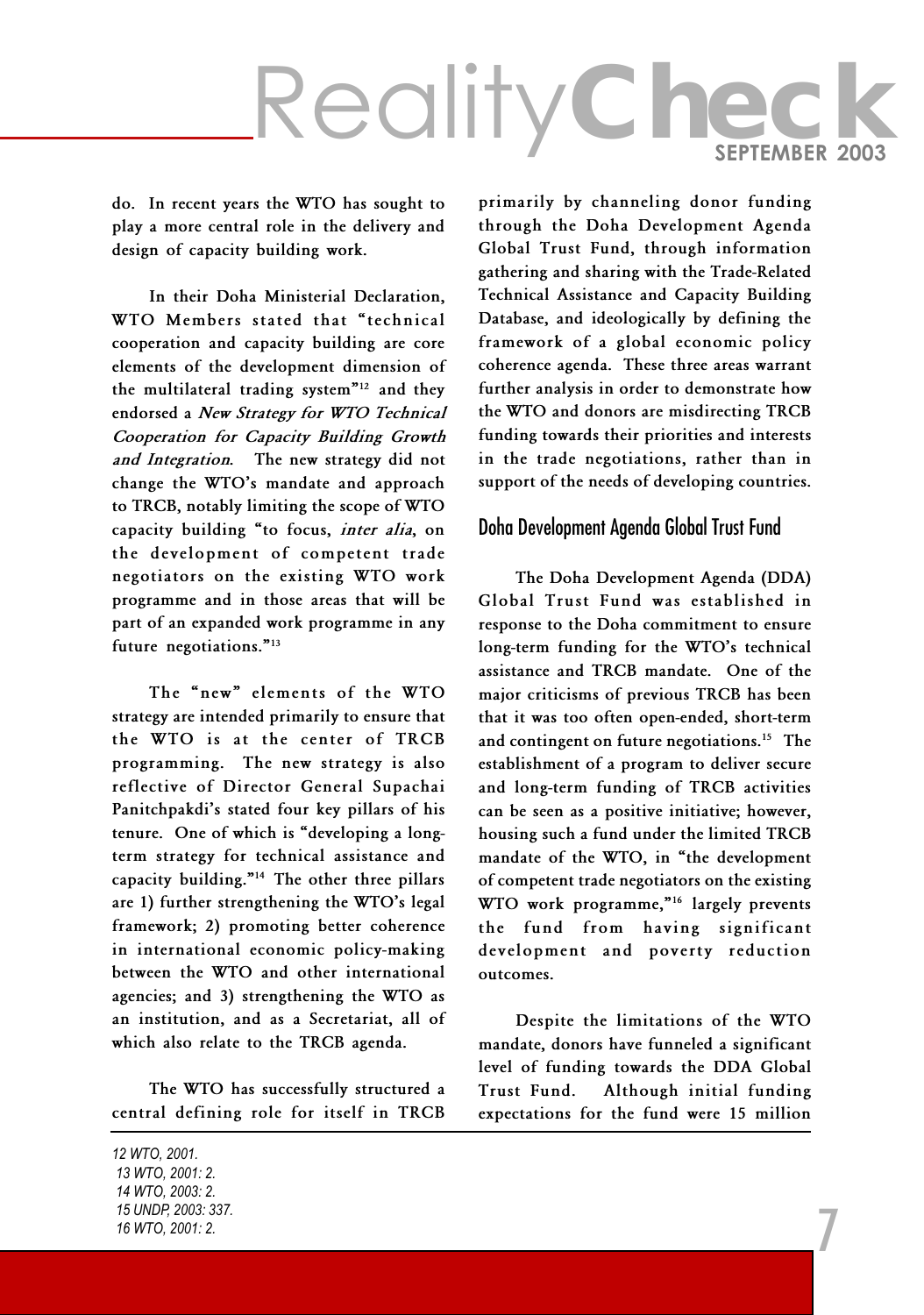The emphasis that the WTO TRCB programs placed on preparing developing countries for negotiations on the new and controversial "Singapore" issues" of investment, competition policy, transparency in government procurement and trade facilitation rather than on their stated interests in better understanding how to achieve development goals through these issues.

> Swiss francs, contributions have totaled twice that amount with donors pledging more than 32 million Swiss francs.<sup>17</sup> The WTO has used this funding level to undertake, in their own words, "an unprecedented level of commitment in providing technical assistance and capacity building to developing countries."<sup>18</sup> It has allowed the WTO to engage in the largest number of TRCB activities over one year (481 activities in 2002) in the organization's history. The WTO also doubled the number of trade policy courses it offers to six annually, developed new training tools including a Toolkit for Negotiators," short-term trade policy courses, distance learning services, and for the first time the organization held two three-month trade policy courses outside Geneva, in Nairobi, Kenya and Casablanca, Morocco.<sup>19</sup>

This dramatically increased level of activity on the part of the WTO is highly

8

problematic. Analysts reviewing the content of WTO-sponsored TRCB activities have been highly critical of significant flaws and biased orientations in the WTO programs. In particular, the emphasis that the WTO TRCB programs placed on preparing developing countries for negotiations on the new and controversial "Singapore issues" of investment, competition policy, transparency in government procurement and trade facilitation rather than on their stated interests in better understanding how to achieve development goals through these issues. It has been reported by Yash Tandon of SEATINI that the promise of TRCB was used by industrialised countries at the Doha Ministerial as a way to ignore developing countries' strong resistance to inclusion of the Singapore issues in the Ministerial declaration.<sup>20</sup>

The Fund's focus on these new issues and on compliance with WTO agreements has drawn significant criticism by civil society organizations (CSOs) from both developed and developing countries. In March 2002, several CSOs released a statement in response to the direction they saw emerging in Global Trust Fund programming. The CSOs called for WTO TRCB programs to strengthen the ability of developing countries to identify and pursue their own trade objectives in the context of broader development plans, rather than focus on WTO Secretariat and donor/developed country priorities. They noted that the Doha Declaration does not give support to the Singapore issues, but specifically mandates that technical assistance be given to "better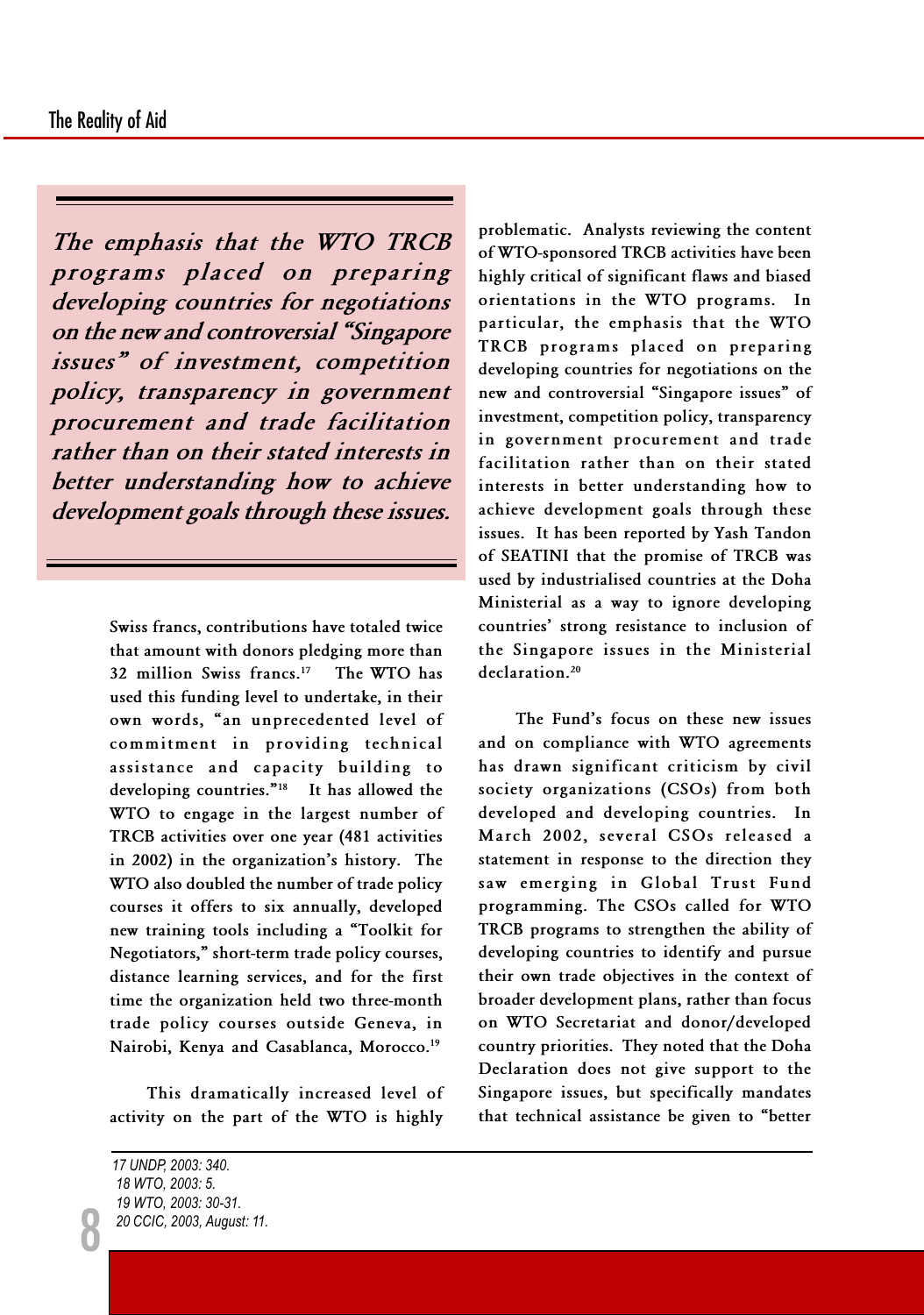# RealityCheck

evaluate the implications" of new issues such as investment and competition.<sup>21</sup> The statement also urged donors to develop an independent evaluation mechanism for TRCB that would be able to assess their impact on building developing country capacity. Thus far, the WTO Global Trust Fund has not been evaluated for its contribution to supporting the role of trade in national determined development strategies for poverty reduction.

#### WTO Doha Development Agenda Trade-Related Technical Assistance and Capacity Building **Database**

Another recent development in TRCB has been through the creation of the WTO Doha Development Agenda Trade-Related Technical Assistance and Capacity Building Database."<sup>22</sup> This database was established in November 2002 by the Secretariats of both the WTO and the OECD and contains the details and funding levels of TRCB activities from donors at the bilateral, regional and multilateral levels. Once again, though the development of a comprehensive overview of TRCB activities is welcome, the WTO is a poor choice as host.

The WTO bias towards TRCB being limited to initiatives that support WTO compliance and the liberalization agenda creates a troubling dynamic as certain activities that challenge or examine this agenda may be excluded from the database, or could be subject to pressure from other donors. This database is the foundation for the analysis of the impact of TRTA undertaken by both the WTO and the OECD.<sup>23</sup>

#### Coherence

The third key element of the WTO's initiative to play a central and determining

> role in TRCB provision has been through the coherence agenda. The coherence agenda strives to harmonize the global economic policymaking decisions that are being supported by the major multilateral institutions. The WTO has placed itself at the center of global economic policy-making and is working with the World Bank, the IMF, the UNDP, the UNCTAD

> > 9



In Doha, WTO members stressed the need for "technical cooperation and capacity building" to focus on developing competent trade negotiators on the existing WTO programme.

21 Bretton Woods Project, 2002, March 11. 22 http://tcbdb.wto.org 23 See WTO/OECD, First Joint WTO/OECD Report on Trade-Related Technical Assistance and Capacity Building, November/ December 2002.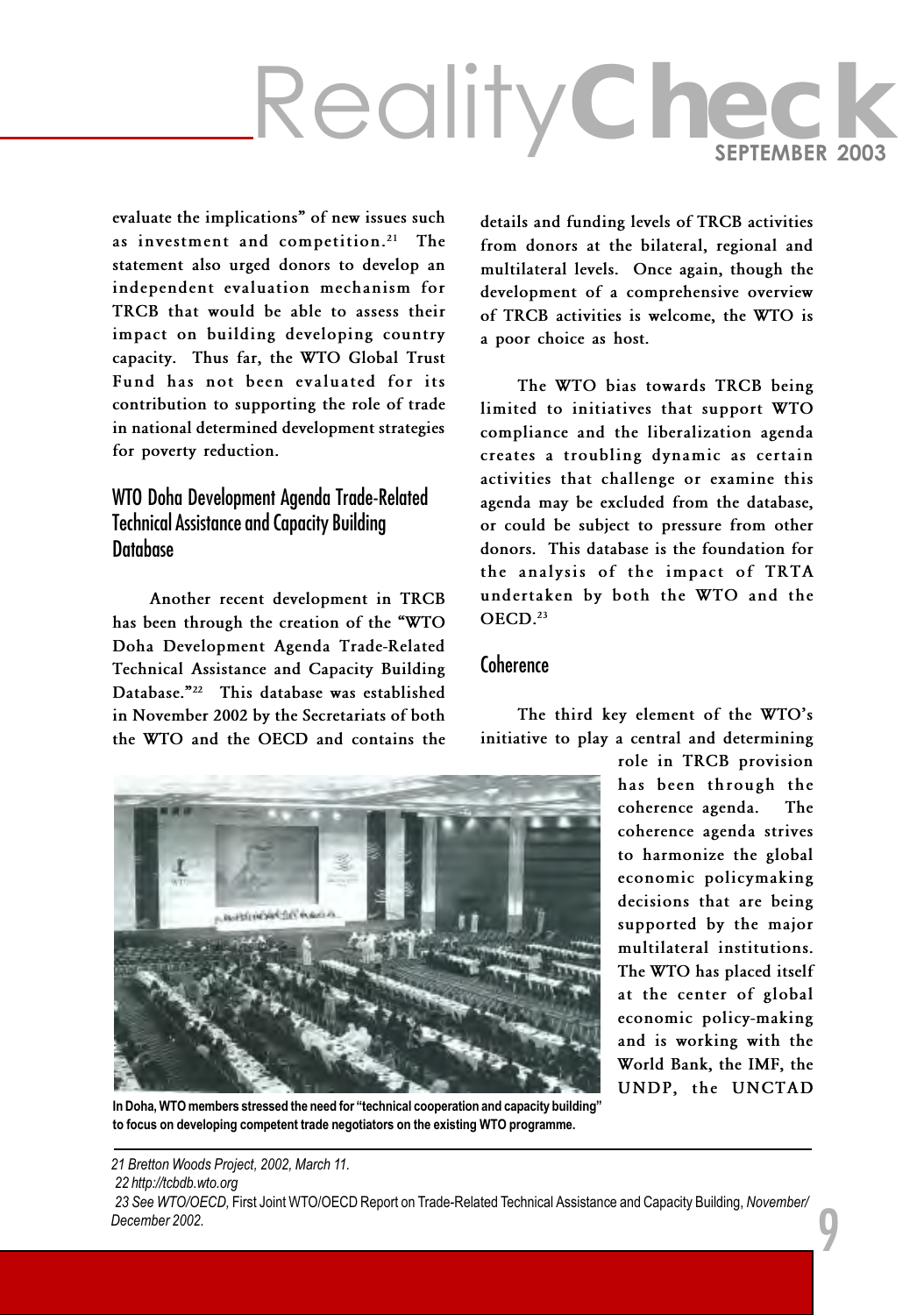#### The Reality of Aid

and the International Trade Centre (ITC) to achieve coherence. The WTO, the World Bank and the IMF have been the primary drivers in the coherence agenda that is focused on liberalizing trade in goods, services, finance and investment.<sup>24</sup> While the coherence agenda could allow other organizations to influence the policy choices that are pursued by the WTO, power relations between the organizations have made it clear whose policies are central to the work. According to these inter-agency agreements, the primary global economic policy is for increased liberalization and increasing compliance and integration of developing countries into the WTO system.<sup>25</sup> TRCB activities have found themselves at the center of the coherence agenda as the economic policy choices that are being recommended by multilateral donors are increasingly being subject to the stated desire for coherent global economic policies.

One of the most troubling aspects of the coherence agenda has been the increasing links between organizations that had previously been more trusted by developing and least-developed countries for their work to support developing countries, particularly at the UNCTAD. In April 2003 the WTO and the UNCTAD agreed to establish a framework for technical assistance cooperation through a Memorandum of Understanding. According to the memorandum of understanding, the purpose of the strategic partnership is to "implement the Doha Development Agenda, serve development goals, and integrate developing and least-developed countries into the global economy and the multilateral trading



Delagates at the Doha Ministerial Conference, November 2002.

system."<sup>26</sup> The risks of the coherence agenda are becoming clear as the strong influence on donors of the WTO, IMF and World Bank threatens to undermine the independent policy analysis of the other multilateral organizations, in particular the UN agencies.

An overview of two of the primary multilateral TRCB funds provide clear examples of the way that the WTO coherence agenda are limiting capacity building initiatives for developing and least developed countries.

#### Integrated Framework for Trade Related Technical Assistance to Least-Developed Countries.

The Integrated Framework for Trade Related Technical Assistance to Least-Developed Countries (Integrated Framework) is concentrates on providing TRCB activities to least-developed countries and is coordinated by six multilateral organizations: the WTO, World Bank, ITC, UNCTAD, UNDP and IMF.

24 Powell, 2003a. 25 WTO: 2003, April 29. 26 WTO/UNCTAD, 2003, April.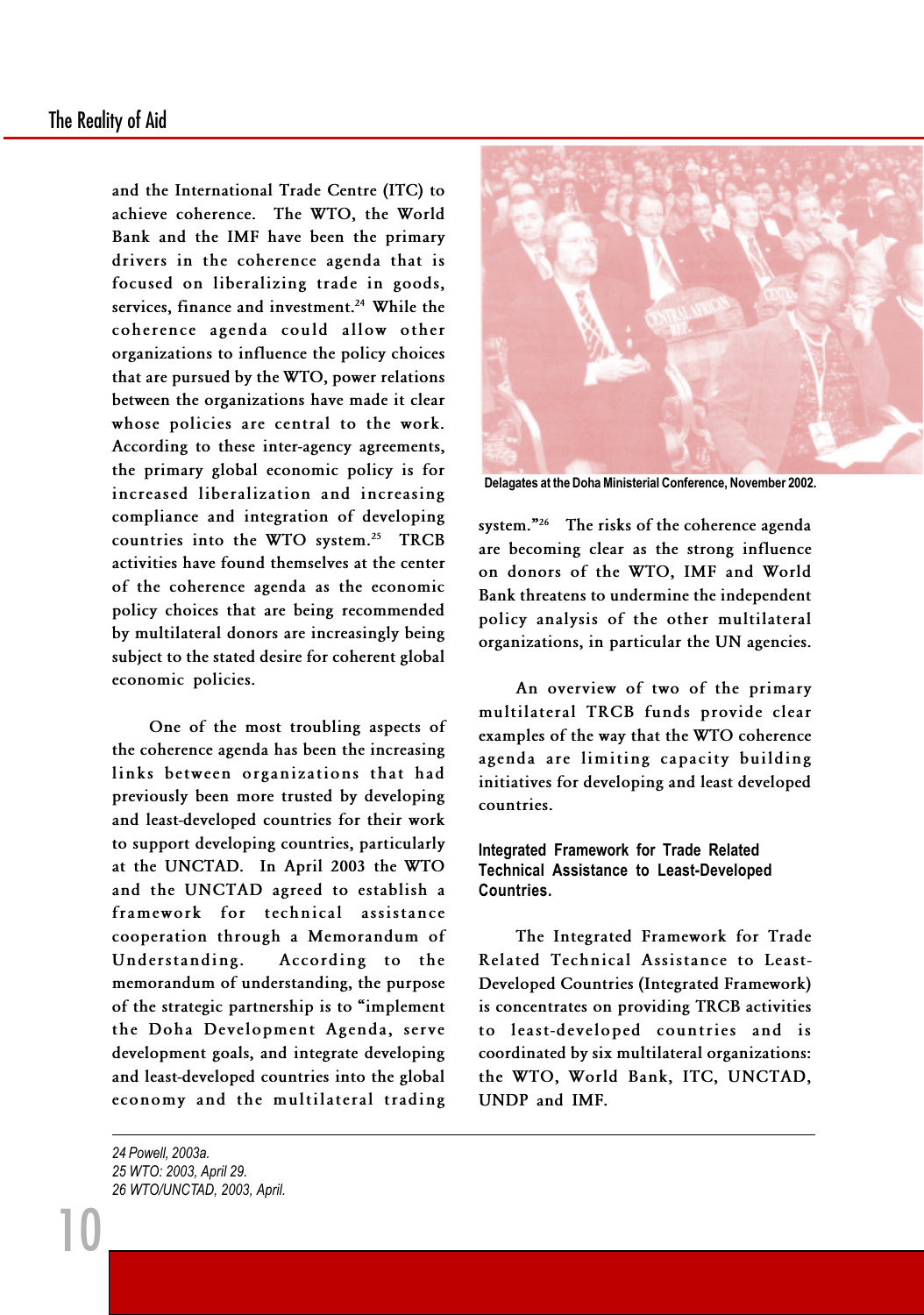## RealityCheck

The Integrated Framework was established in 1997 and its stated objectives are to support TRCB that is LDC demanddriven and owned, and matched the specific needs of each LDC.<sup>27</sup> However, these objectives have not been implemented in practice. The Integrated Framework has been criticized by Jeff Powell of the UK-based CSO Bretton Woods Project as an organization that is providing, "an avenue by which an aggressive deep integration agenda can be locked into national development plans."<sup>28</sup>

Powell explains that the Integrated Framework does this by mainstreaming trade into national development plans through the World Bank's Poverty Reduction Strategy Paper (PRSP) process.

"Mainstreaming trade" into PRSPs entails the adoption of policy conditionalities, both explicit and implicit, which LDCs, owing to their lack of alternative sources of development finance, must lock themselves into in order to ensure access to concessional assistance of all kinds, not simply access to TRCB assistance.

Others have questioned whether the PRSP processes, which were primarily designed to support the use of resources freed up from debt relief for social programs, will provide the comprehensive development framework needed for considering trade strategies without major rethinking.<sup>29</sup> Research conducted by the Overseas Development Institute finds that completed PRSPs say very little about trade policy, but

27 Integrated Framework, www.integratedframework.org 28 Powell, 2002: 11. 29 Luke, 2002, August. 30 Ladd, 2003, April.

more importantly, where these reports do focus on trade:

[T]rade policy choices are rarely underpinned by a holistic analysis of poverty in each country. PRSPs fail to consider the impacts of trade on different groups of poor and vulnerable people. Effects are not disaggregated between consumers, producers and employees, between urban and rural populations, or by gender. Dimensions of poverty beyond income - risk and insecurity, access to services, and empowerment-are almost completely ignored.<sup>30</sup>

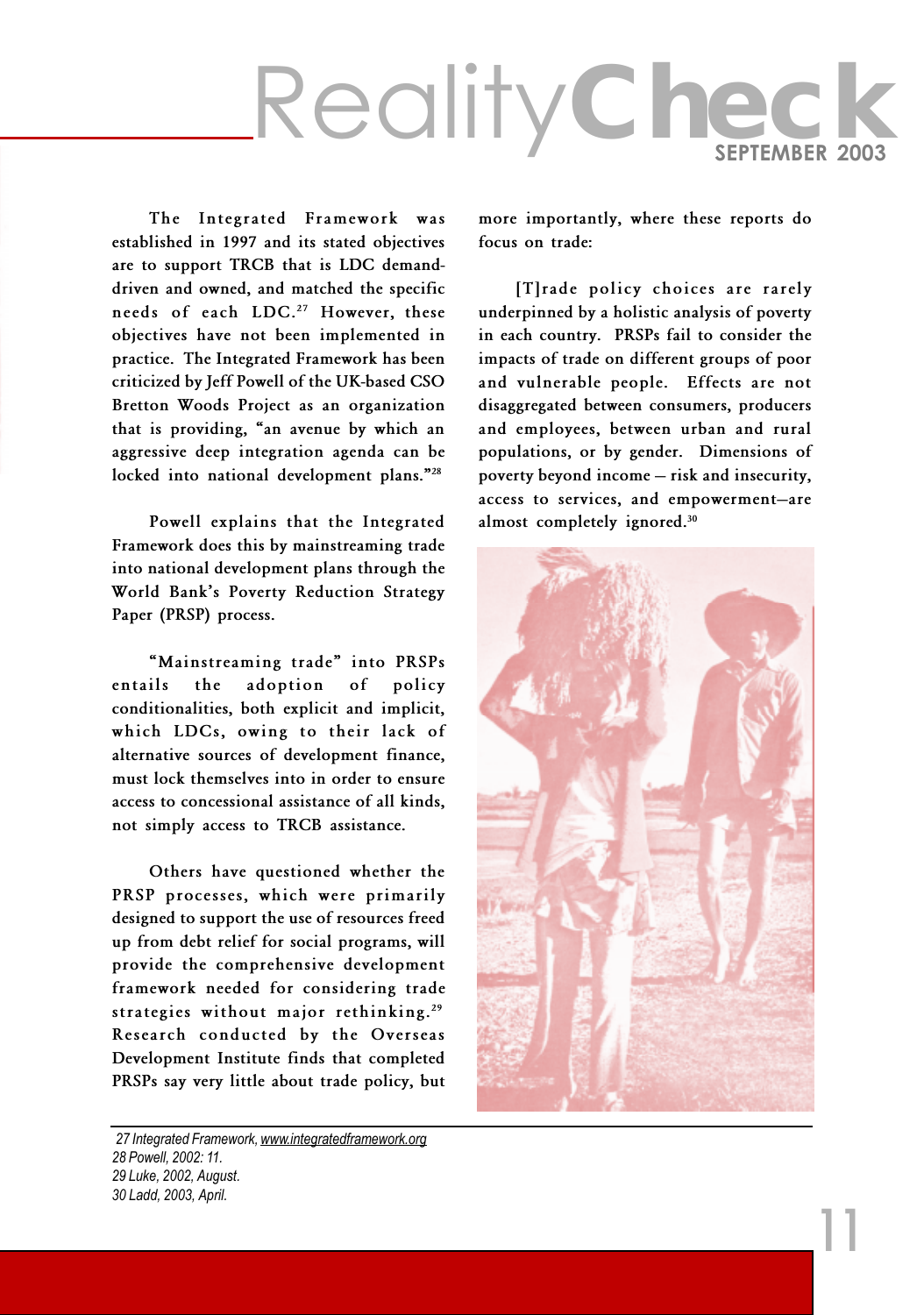A review conducted by the southern CSO, the Third World Network, found the policy recommendations of the Integrated Framework for the first three pilot countries to be focused on compliance with WTO commitments or the promotion of the Singapore Issues. The review points out that there is little reference in the Integrated Framework TRCB programs to other factors important to the economic development and trade of LDCs, such as primary commodity dependence.<sup>31</sup> Although a preliminary review of the second phase of the Integrated Framework was available just before the Cancun Ministerial,<sup>32</sup> the report did not alleviate the concern that the Framework was overly focused on donor goals. The emphasis on donor goals rather than developing country interests further highlights how other institutions are being subsumed by the role the WTO and the World Bank are playing in pushing for coherence in global economic policy.

#### Joint Integrated Technical Assistance Programme for Selected Least Developed and Other African **Countries**

The other dominant provider of TRCB funding at the multilateral level is the Joint Integrated Technical Assistance Programme for Selected Least Developed and Other African Countries (JITAP). The JITAP was launched in 1998 as a joint initiative of the Geneva-based International Trade Centre (ITC), the UNCTAD and the WTO, with the ITC as the lead agency.

In much the same way as the Integrated Framework, the JITAP's statement of purpose

31 Hormeku, 2001, October: 4. 32 Capra-TFOC Consortium, 2003, July 4. 33 JITAP, 2003. 34 De Silva and Weston, 2002, June 6: 6.

12

places the role of developing and leastdeveloped countries at the core of its T R C B programming with the stated aim to help African countries participate more effectively in the multilateral



trading system and improve their export competitiveness.<sup>33</sup> However, as with the Integrated Framework, the JITAP has focussed on integrating poor countries into the WTO system, rather than supporting these countries to use trade as a means to further poverty reduction strategies. An evaluation of the JITAP in June 2002 criticized the program for not providing TRCB programming to meet the concerns and interests of least-developed and developing countries. The analysts recommended that the JITAP focus on three substantive areas:

- ·JITAP should develop capacities at the national level to discuss and elaborate on multilateral trading system issues.
- · JITAP should build human resource development capacities, through the engagement of local institutions.
- · JITAP should give greater focus to supplyside issues in its effort to create expanded export opportunities.<sup>34</sup>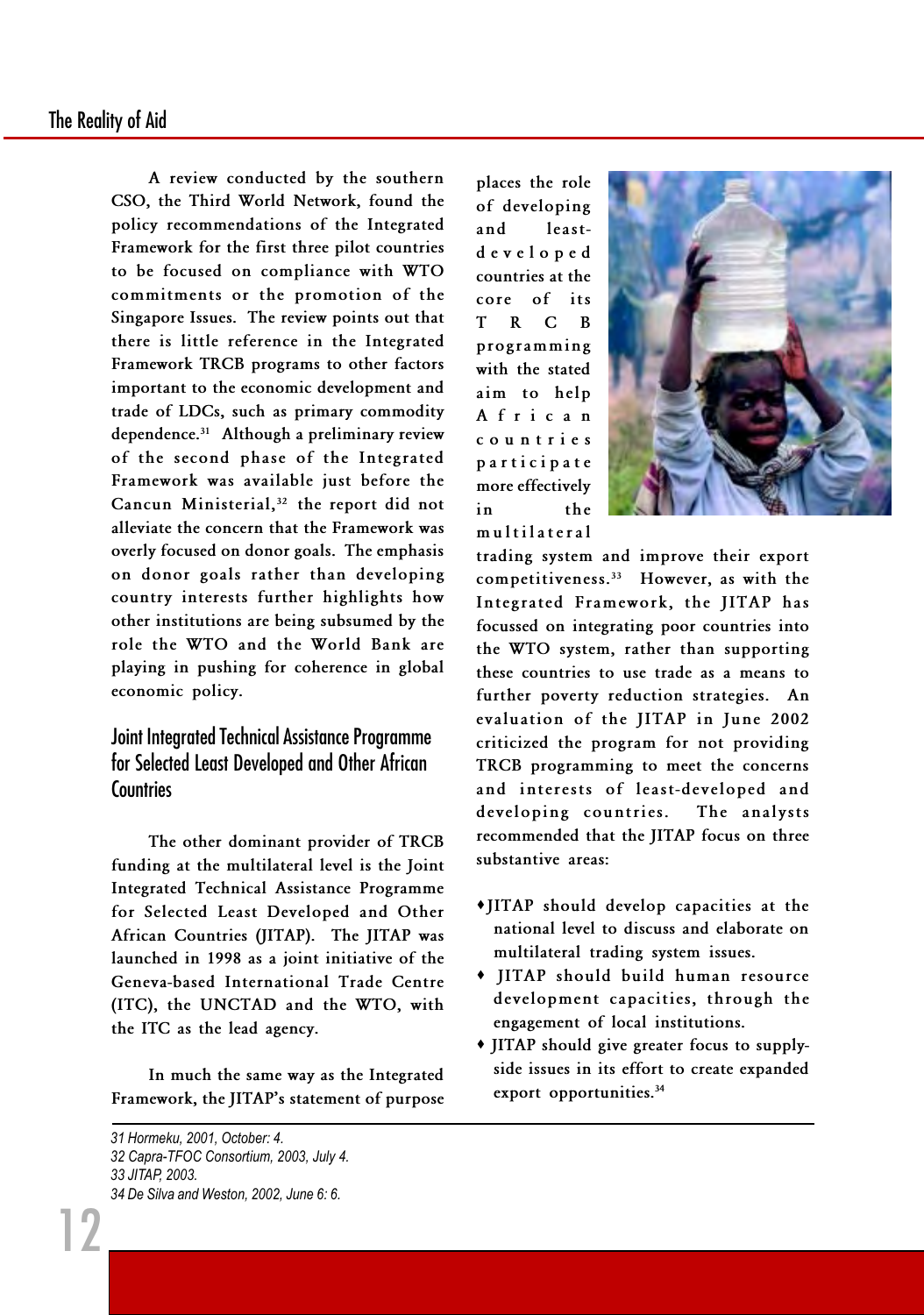#### Weaknesses of Existing TRCB Programs

consistent pattern in TRCB<br>
activities is emerging where<br>
these programs are avoiding<br>
some of the most important<br>
issues for least-developed and<br>
developing countries to capture benefits for activities is emerging where these programs are avoiding some of the most important issues for least-developed and poverty reduction from the international trade system. The WTO is coordinating and influencing the overall provision of TRCB programming, both through their own programs and at the bilateral, regional and multilateral level. Donors, who are at times drawing on the resources of their aid programs to support these programs, must urgently address the weaknesses of the current directions of TRCB and refocus their efforts in order to ensure that poverty reduction is placed at the center of capacity building programming. The identified weaknesses of existing TRCB programs can be grouped under the categories of orientation, focus and ownership; actual and perceived bias; and diversification of approaches and suppliers.

#### Orientation, Focus and Ownership

It is clear that there is a dramatic need for a change in direction for TRCB. Although least-developed countries are often identified as the targets of TRCB, the policy and capacity building emphases of programs to date are on the priorities of donors.

Least-developed countries must be able to define the orientation and focus of the TRCB that they seek and receive so that it can be truly locally owned. In January 2003, Zambia, on behalf of LDCs, submitted a paper at the WTO calling for the mainstreaming of the trade-related elements of the May 2001 Brussels Programme of Action on  $LDCs<sup>35</sup>$  into the WTO's program.

The Brussels Declaration Programme of Action calls for TRCB to focus on developing human, institutional and productive capabilities for: diversification; implementation of WTO Agreements; trade policy; promotion of sub-regional and regional co-operation including for export promotion; regional trading arrangements; empowering women to benefit from opportunities created by trade-policy reform;



35 UN, 2001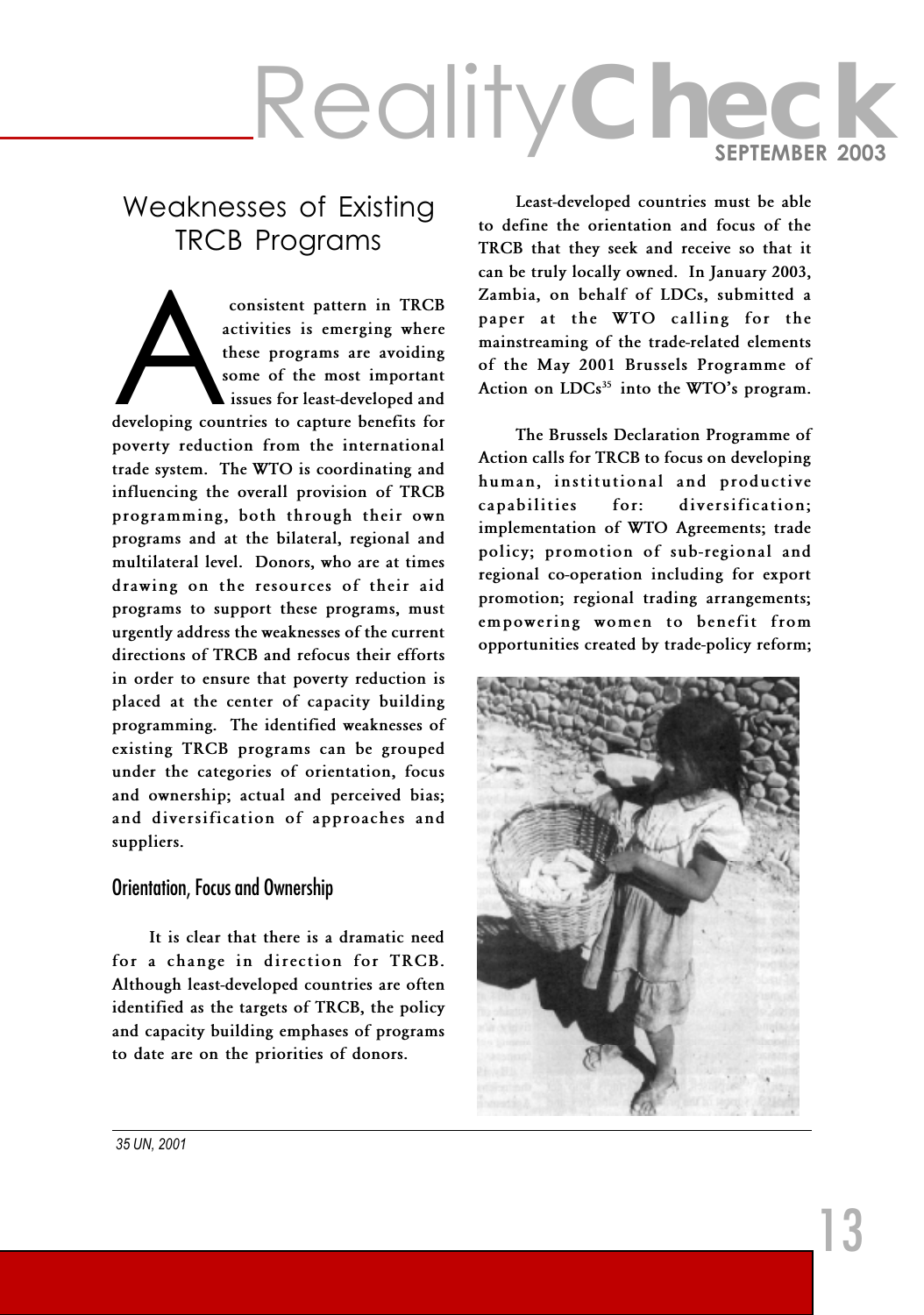accession; standard-setting and quality control; services; and reducing the impact of external economic shocks.

As Chandrakant Patel of SEATINI argues, it is important to keep in mind the political sensitivity of the myriad issues that are addressed under the WTO. The WTO is not solely a trade body, but several of its agreements touch upon behind-the-border issues and affect national and local policies as well.

...[T]rade negotiations are also about power relations and as such go beyond the narrow bounds of economic and trade-related expertise provided by typical assistance programmes. The process of transforming the WTO from a trade body to one that embraces virtually the totality of economic relations between states poses challenges that go well beyond technical issues and certainly beyond the capacity of the international agencies to address.<sup>36</sup>

One-size-fits-all solutions must also not be pursued as each developing country must be allowed to make its own determination of what trade policies they wish to pursue, given their own timeframes, and nationally determined development strategies. It is also important for donors to expand their support for developing countries reform proposals in the international trade system. As highlighted by the Canadian-based North-South Institute in its Canadian Development Report 2003 there will continue to be a need for donors to support concessions in the WTO for developing countries. TRCB is not in any manner an acceptable alternative when

developed countries block developing country proposals or prevent meaningful and effective S&DT provisions. TRCB "cannot be the only, let alone the major, development component of the Doha Development Agenda."37

Recommendations on Orientation, Focus and Ownership

#### Recommendation 1

Donors should increase their support of TRCB programs, but they must recognize that TRCB is not a substitute for increasing poverty-focused aid, nor is it a substitute for development friendly concessions in WTO negotiations.

#### Recommendation 2

Donors must refocus the orientation and goals of the TRCB programs they support to place poverty reduction at the center of trade capacity building strategies. TRCB activities should draw their direction from locally determined and effective multistakeholder strategies to reduce poverty, which may be only partially reflected in World Bank/IMF inspired PRSPs.

#### Recommendation 3

Donors should adopt as a positive framework the trade-related aspects of the 2001 Brussels LDC Programme of Action<sup>38</sup> as the basis for their bilateral support for TRCB and the orientation of multilateral programs. Commitment Five of the Framework for Partnership of this Programme of Action" lays out a workplan to enhance the role of trade in development.

36 Patel, 2001, December 13. 37 Blouin and Weston, 2003: 50. 38 United Nations General Assembly, 2001.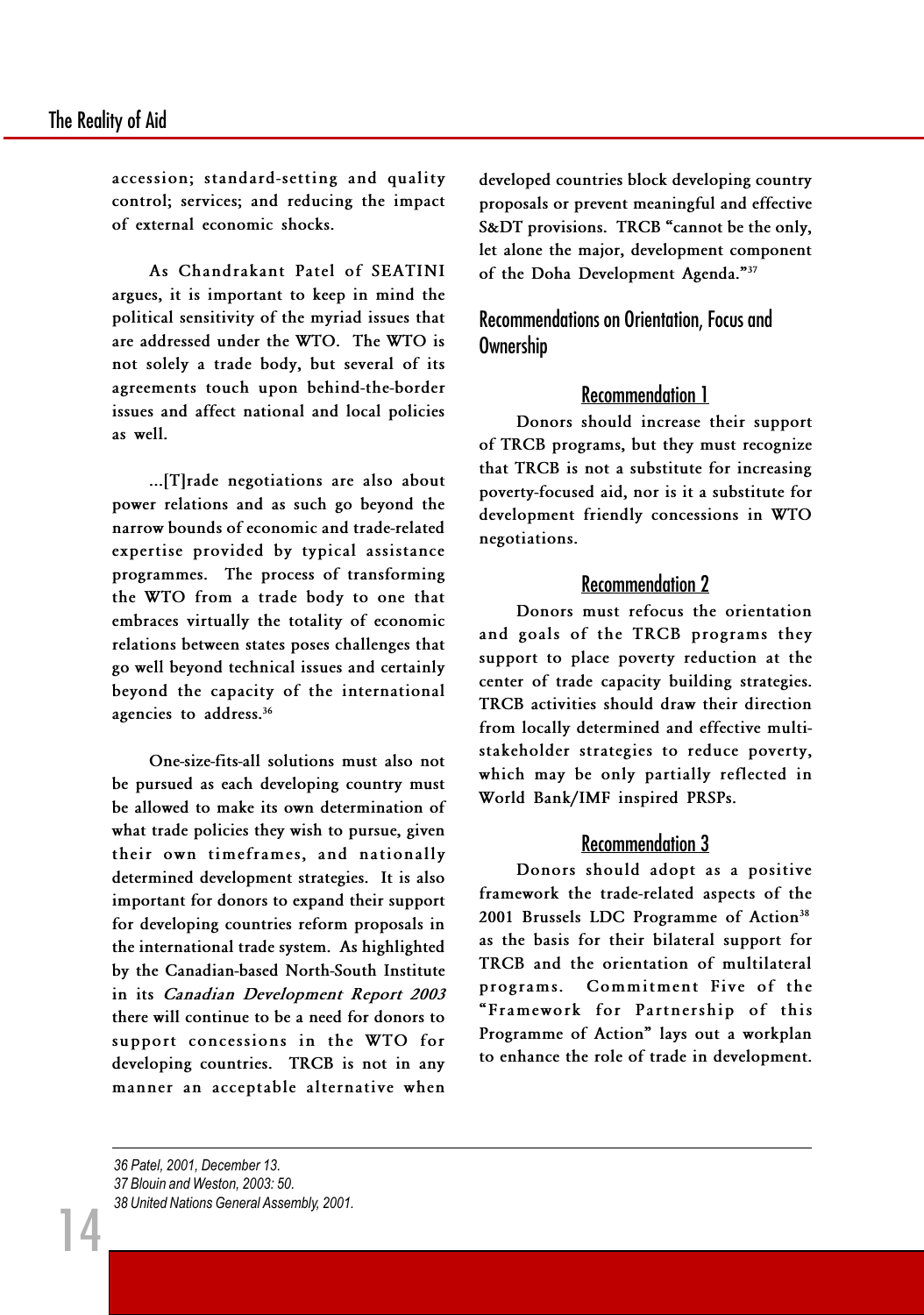

#### and positive discrimination, and tied aid.<sup>39</sup>

In his analysis of "buy-off", Solignac Lecomte stresses that donors have in the past used TRCB as a way to buy developing countries support for their policies. He gives the example of European TRCB that was provided to Namibia in advance

of ACP-EU trade negotiations as one example of this type of bias.<sup>40</sup> Donors have also used "Negative and Positive Discrimination" in their TRCB funding by either avoiding funding activities that they perceive could hurt their short-term domestic interest, or prioritizing assistance that they see as benefiting their domestic economies. Donors have also demonstrated bias through "Tied Aid" whereby the benefits of TRCB programs are captured by Northern contractors and consultants who provide trade expertise to developing countries, rather than drawing on local expertise in order to extend relevant building the capacity within the country.

The challenge of bias is an incredibly complicated one as donors, as the source of funds and accountable to national parliaments, will undoubtedly continue to consciously, or even unconsciously, prioritize their own interests. It is important that efforts be made to limit the role that

#### Actual and Perceived Bias in TRCB

As we have seen, donors have tended to use their TRCB funding to build support for their own priorities. These include tying TRCB funding to secure technical assistance contracts for domestic trade experts and the funding of programs on issues of strategic importance to developed countries such as the launch of negotiations on the Singapore issues. If donors continue to retain vested interests and control in the provision, design and delivery of TRCB programming, it is unlikely that they will be able to completely address the challenges of bias. After all, they are providing support for developing countries to potentially challenge powerful economic interests in their own countries in the international trade arena.

In his analysis of bias in TRCB, researcher H. B. Solignac Lecomte, identified three different types of bias: buy-off, negative

<sup>39</sup> Solignac Lecomte, 2001, July: 17-18. 40 Solignac Lecomte, 2001: 8.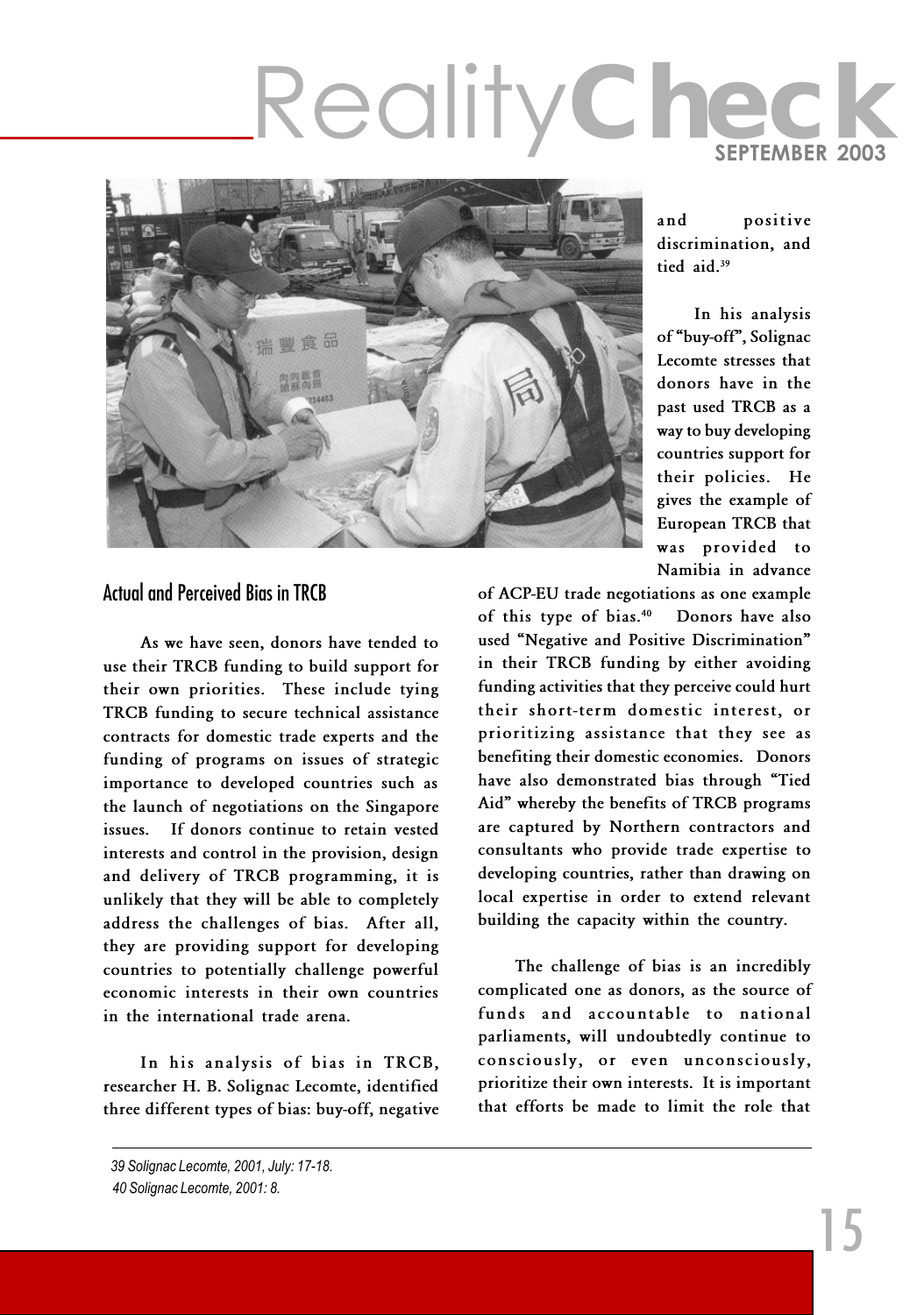bias could play in TRCB and a first step would be to structure multilateral programs whereby developing countries are able to own the design, implementation and focus of TRCB programming.

Recommendations on Addressing the issues of Bias in TRCB

#### Recommendation 4

Donors should contribute to multilateral TRCB programs that are comanaged by developing country partners and structured to respond to capacity building needs that are determined by developing country governments and partner organizations. Trade-Related Capacity Building must be understood in its broadest sense so that developing countries have the ability to use these funds to support national development strategies.

#### Recommendation 5

Donors should stop supporting onetime initiatives in capacity building and should provide long-term funding that is not tied to donor priorities.



#### Recommendation 6

Donors should give priority in their TRCB funding to developing country expert contractors and capacity building providers as a primary resource of any capacity building work.

#### The Need for a Diversity of Suppliers and Approaches

Although the WTO and other trade bodies have attempted to portray international trade as a simple positive relationship between increased trade and increased welfare, the reality is much more complicated. To capture the benefits of trade to support national development strategies, developing countries will have to tailor their TRCB programs to the nature of their local economies, and in particular the structures of poverty and inequality in each country. One of the best ways that a developing country would be able to better define its priorities and strategies is through consultation and engagement with a broad diversity of actors and perspectives, nationally and internationally.

A TRCB coherence agenda, under the leadership of the WTO, is challenging this diversity of perspective as the expertise and priorities of organizations like the UNCTAD and UNDP are being subsumed by the pressure for global economic policy complementarity driven by political weight the WTO, the IMF and the World Bank. Given the demonstrated failure in reducing poverty of structural adjustment and liberalization policies promoted by these international financial institutions over the past 30 years, a diversity of independent sources and approaches in TRCB should be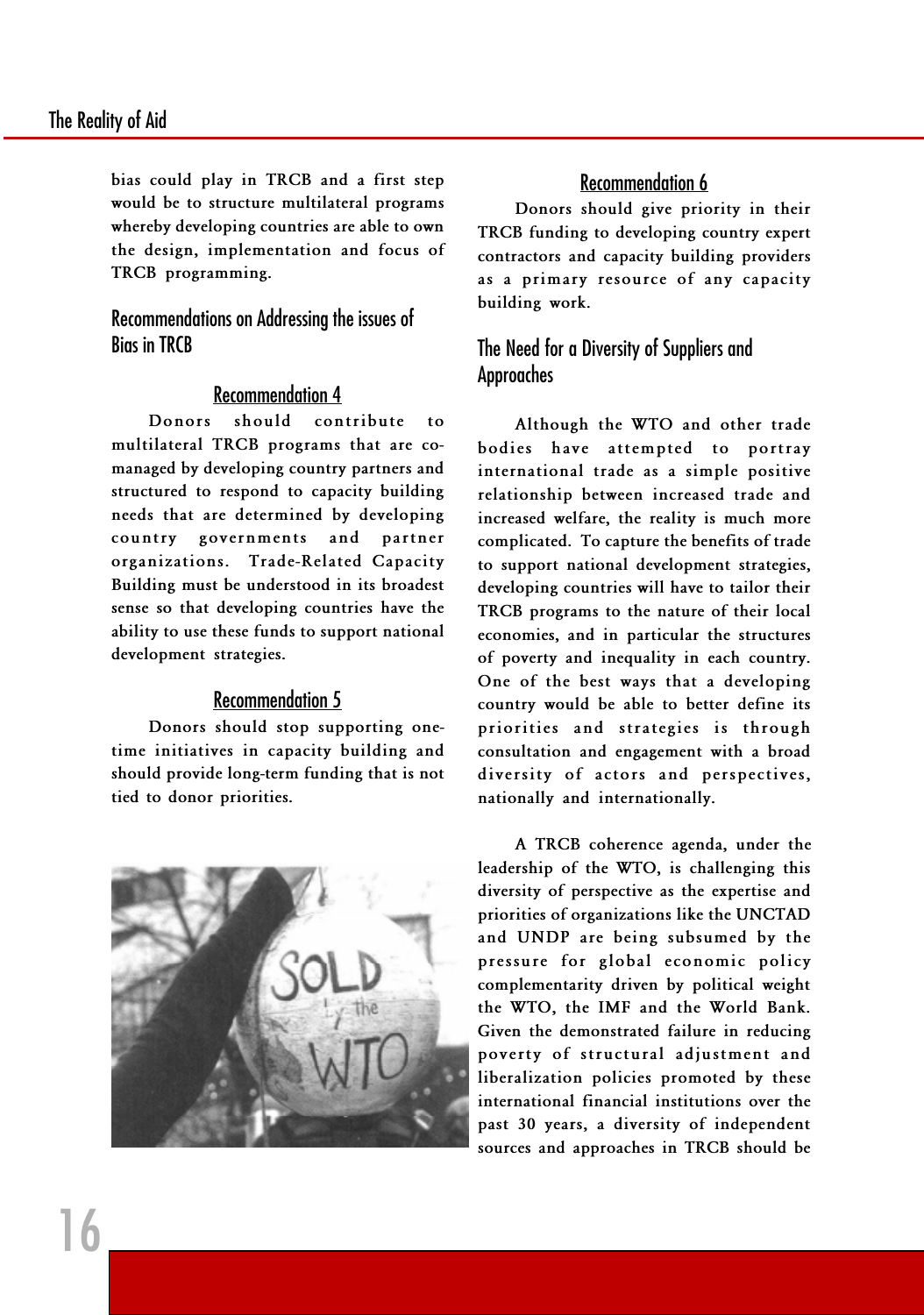encouraged by donors rather than an artificial coherence based on these same policy prescriptions.

The International Centre for Trade and Sustainable Development and the International Institute for Sustainable Development have proposed that TRCB strategies must involve a wide variety of other actors "unencumbered by bureaucratic constraints," including academia, independent research institutions and NGOs.<sup>41</sup> Under this network approach to capacity building activities, more vigorous and locally determined strategies would be developed that would be better able to address the particular situations of a developing country. As noted above, donors should also strive to use developing country talent or institutions in the provision of TRCB. These approaches would also build long-term capacity for countries to meet their selfdefined development needs

Recommendations on Diversifying the Suppliers and Approaches to TRCB

#### Recommendation 7

Multilaterally, donors should provide more of their funding to UNCTAD and UNDP directed TRCB and encourage these organizations to maintain their policy and program independence distinct from the WTO driven coherence agenda. This approach would also support the stated desires of the LDCs for these organizations to play a leadership role in TRCB programming.

#### Recommendation 8

Donors should provide untied support to developing countries institutions such as national universities, research centers and specialised civil society organizations to support them in initiating their own capacity building programs. This support must be untied from strategic considerations of donor concerns, thereby strengthening local capacity as well as the education systems in these countries.

#### Recommendation 9

Donors should support the development of independent policy research and analysis programs on trade, driven by developing country needs and located in Geneva in order to support developing country delegations in WTO negotiations. This could be directed through the South Centre's trade program, or through another organization, but independent of the WTO, World Bank and OECD.

#### Recommendation 10

Donors should recognize the diversity of interests in the trade regime within developing countries and therefore the importance of a diversity of perspectives on trade policy. An essential component of TRCB is the provision of support to southern NGOs who undertake their own analysis and capacity building work on trade issues with both government officials and civil society. These could include, but are not limited to, NGOs such as the Africa Trade Network, Focus on the Global South, the Hemispheric Social Alliance, SEATINI, and the Third World Network.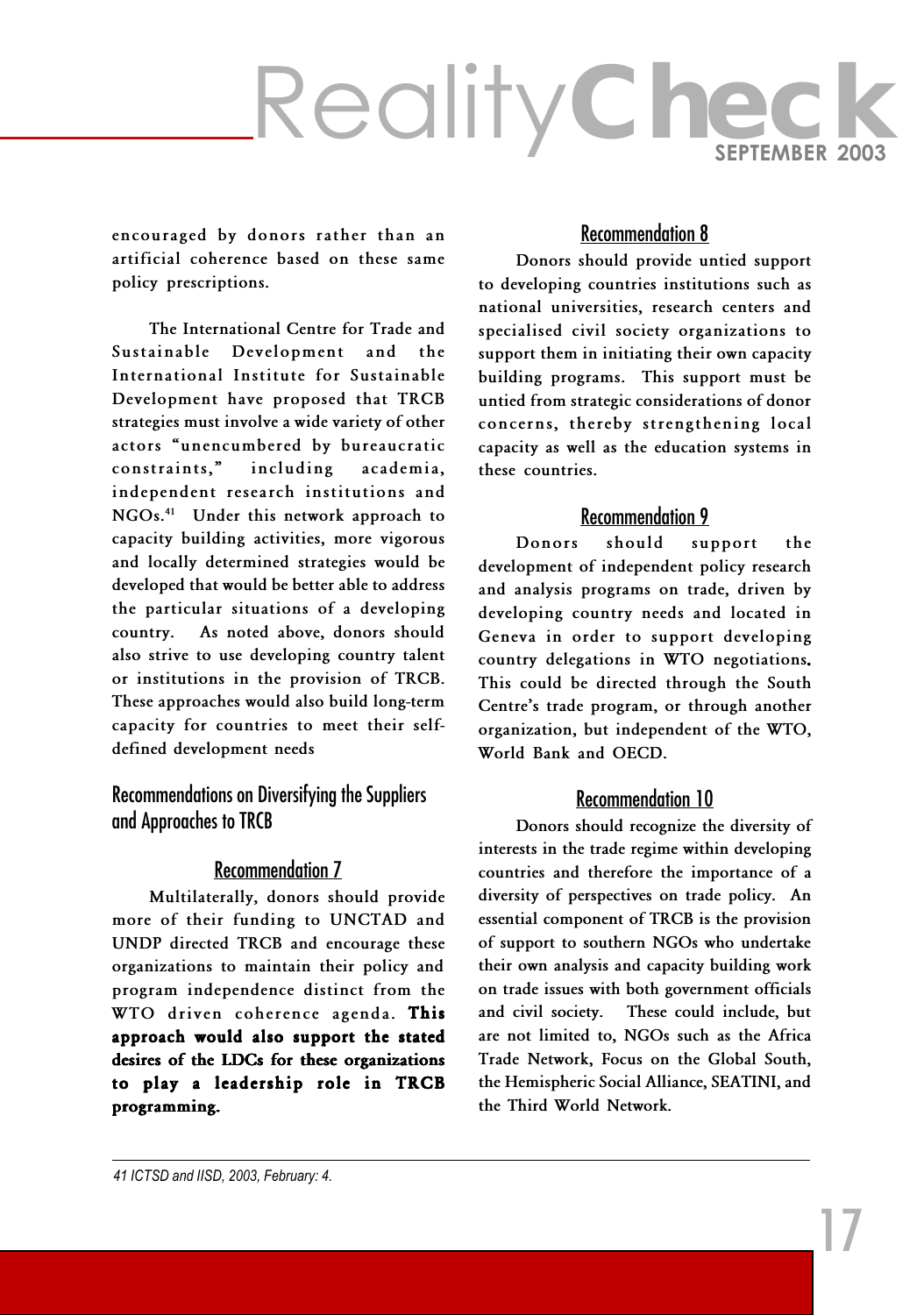## Bibliography

Blouin, Chantal and Ann Weston, Canada and the WTO Development Agenda." Canadian Development Report 2003: From Doha to Cancun: Development and the WTO Ottawa: North-South Institute.

Bretton Woods Project. (2002, June). Bank on Trade: Will the Real World Bank Please Stand Up?" Retrieved from Bretton Woods Project http:// www.brettonwoodsproject.org.

 $-$ . (2002, March 11). "Trade Policy Capacity-Building Statement: Joint Civil Society Statement Originally Prepared for Donor Pledging Meeting, 11 March 2002," Retrieved from Bretton Woods Project http:/ /www.brettonwoodsproject.org.

Canadian Council for International Cooperation. (2003, July). "Trade-Related Capacity Building (TRCB) and Technical Assistance (TRTA): Capacity Building for Whose Agenda?" Ottawa: CCIC.

-. (2003, March). "Crossroads at Cancun: What Direction for Development? Ottawa: CCIC.

Capra-TFOC Consortium. (2003, July 4). Evaluation of the Integrated Framework For Trade Related Technical Assistance to the Least Developed Countries: Interim Report GLO/03/G01 Retrieved from Bretton Woods Project http:// www.brettonwoodsproject.org.

Hormeku, Tetteh. (2001, October). From Life-line to Noose: Technical Assistance to LDCs Is Now an Instrument to Support Launch of New Round. TWN Briefing Paper 4. Accra: Third World Network.

ICTSD (International Centre for Trade and Sustainable Development) and IISD (International Institute for Sustainable Development). (2003 February). "Technical Assistance and Capacity-Building," Doha Round Briefing Series 1:12 Retrieved from ICTSD http://www.ictsd.org.

Integrated Framework for Trade Related Technical Assistance to Least-Developed Countries, (2003). "About Integrated Framework," Retrieved from the Integrated Framework http:// www.integratedframework.org

Kostecki, Michel. (2001, November). Technical Assistance Services in Trade-Policy: A contribution to the discussion on capacity-building in the WTO Geneva: ICTSD.

Makombe, Percy F. (2003, March 15). Editorial Comment: Who Benefits from Technical Assistance and Capacity Building?" in Southern and Eastern African Trade, Information and Negotiations Institute (SEATINI) Bulletin, Volume 6, Number 5.

Patel, Chandrakant. (2002) "UNCTAD's Technical Assistance Plan: A Critique, South Bulletin 33 Retrieved from South Centre http://www.southcentre.org

Powell, Jeff. (2003a) "At Issue: Harmonisation and Coherence: White Knights or Trojan Horse?" Retrieved from Bretton Woods Project http:// www.brettonwoodsproject.org.

. (2003b) Cornering the Market: the World Bank and Trade Capacity" SEATINI Bulletin Volume 6, No. 5 Issue Theme: Technical Assistance. Retrieved from SEATINI http://www.seatini.org/bulletins/ 6.05.php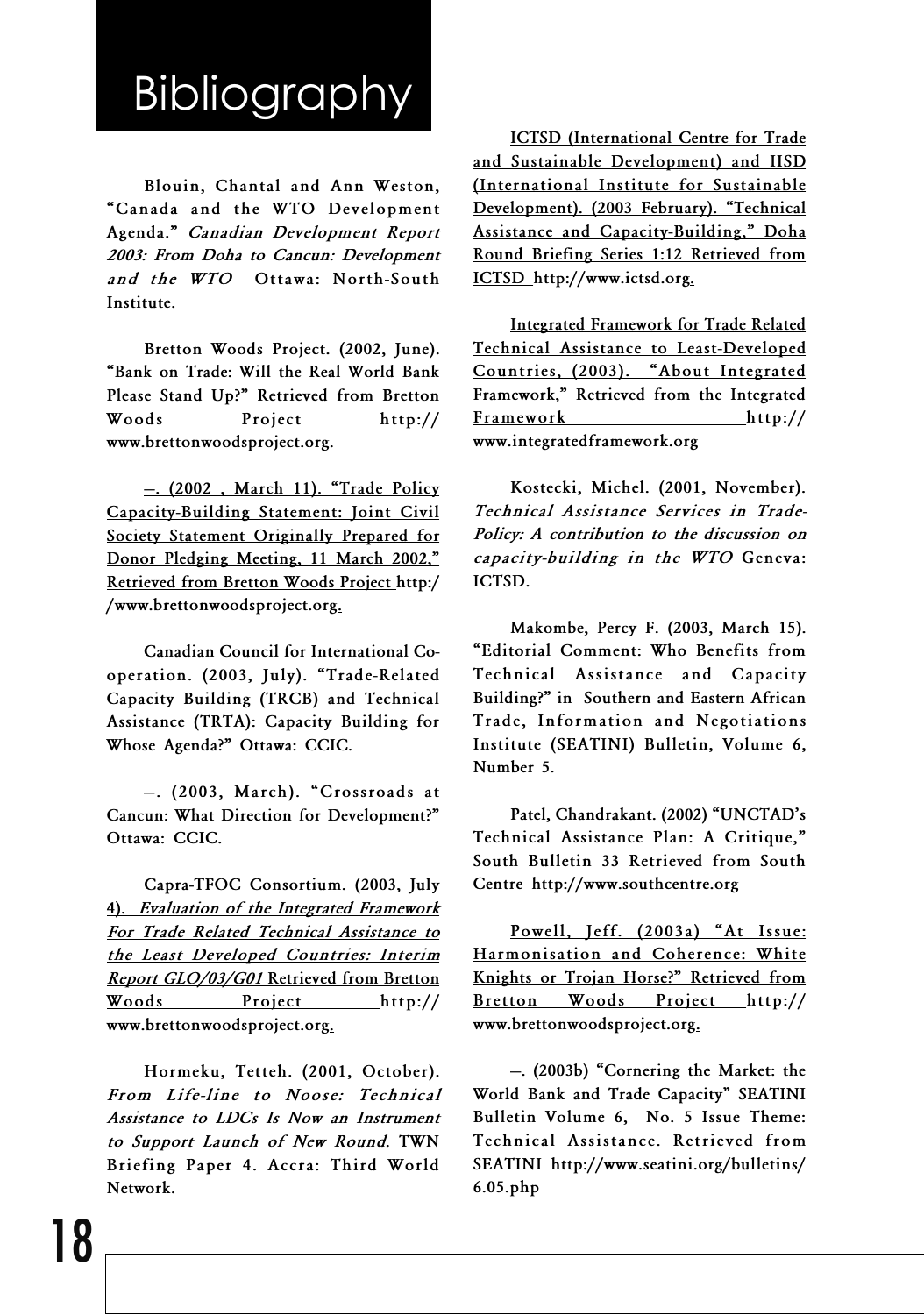World Bank & Trade Capacity Building, Retrieved from Bretton Woods Project http:/ /www.brettonwoodsproject.org.

Solignac Lecomte, HB. (2001) "Building Capacity to Trade: What are the Priorities? Retrieved from the Technical Centre for Agricultural and Rural Cooperation http:// www.cta.nl/ctaseminar2002/documents/ TCB%20CTA%20HBSL%20NOV02.pdf

-. (2001, July) "Building Capacity to Trade: A Road Map for Development Partners - Insights from Africa and the Caribbean. Retrieved from the European Centre for Development Policy Management http://www.ecdpm.org

Tandon, Yash (2002, May). Evaluation of WTO and Other Forms of Technical Assistance to Developing Countries in the Context of the Uruguay Round of Agreements," Paper presented at the ILEAP Launching Conference, Nairobi, Retrieved from ILEAP http://www.ileapinitiative.com.

UNDP. (2003). Making Global Trade Work for People. Virginia: Earthscan Publications Ltd.

United Nations General Assembly, (2001) Programme of Action for the Least Developed Countries," A/CONF.191/11, Retrieved from UNESCO http:// www.unesco.org/ldc/ldcunpoaeng.pdf

UNHCHR. (December 9, 2002). Preliminary study of the independent expert on the right to development on the impact of international economic and financial issues on the enjoyment of human rights." Geneva: UNHCHR, E/CN.4/2003/WG.18/2.

nering the Market: The<br>National **Contract of Community** WTO. (2003). Annual Report 2003 –. <u>(2002). Cornering the Market: The</u> WTO. (2003). Annual Report 2003<br>ld Bank & Trade Capacity Building. Ceneya: WTO Geneva: WTO

> . (2003, May 7). Draft Modalities for the Special Treatment for Least-Developed Country Members in the Negotiations on Trade in Services." Geneva: WTO, TN/S/W/ 13.

> -. (2003, April 29). "Coherence In Global Economic Policymaking And Cooperation

> Between The WTO, The IMF And The World Bank." Geneva: WTO, WT/TF/COH/ S/7.

> . (2001). Technical Cooperation for Capacity Building, Growth and Integration : The New WTO Strategy. Geneva: WTO, WT/ COMTD/W/90

> . (2001, November 14). Doha WTO Ministerial 2001: Ministerial Declaration Geneva: WTO, WT/MIN(01)/DEC/1.

> $-$ . (2000, June 21). Framework For Monitoring And Evaluating WTO Technical Cooperation. Geneva : WTO, WT/COMTD/ W/73.

> WTO and OECD, (2002). First Joint WTO/OECD Report on Trade-Related Technical Assistance and Capacity Building, November-December 2002. Retrieved from World Trade Organization Trade Capacity Building Database. http://tcbdb.wto.org/

> WTO and UNCTAD. (2003, April). Memorandum of Understanding Between the World Trade Organization and the United Nations Conference on Trade and Development." Geneva: WTO.